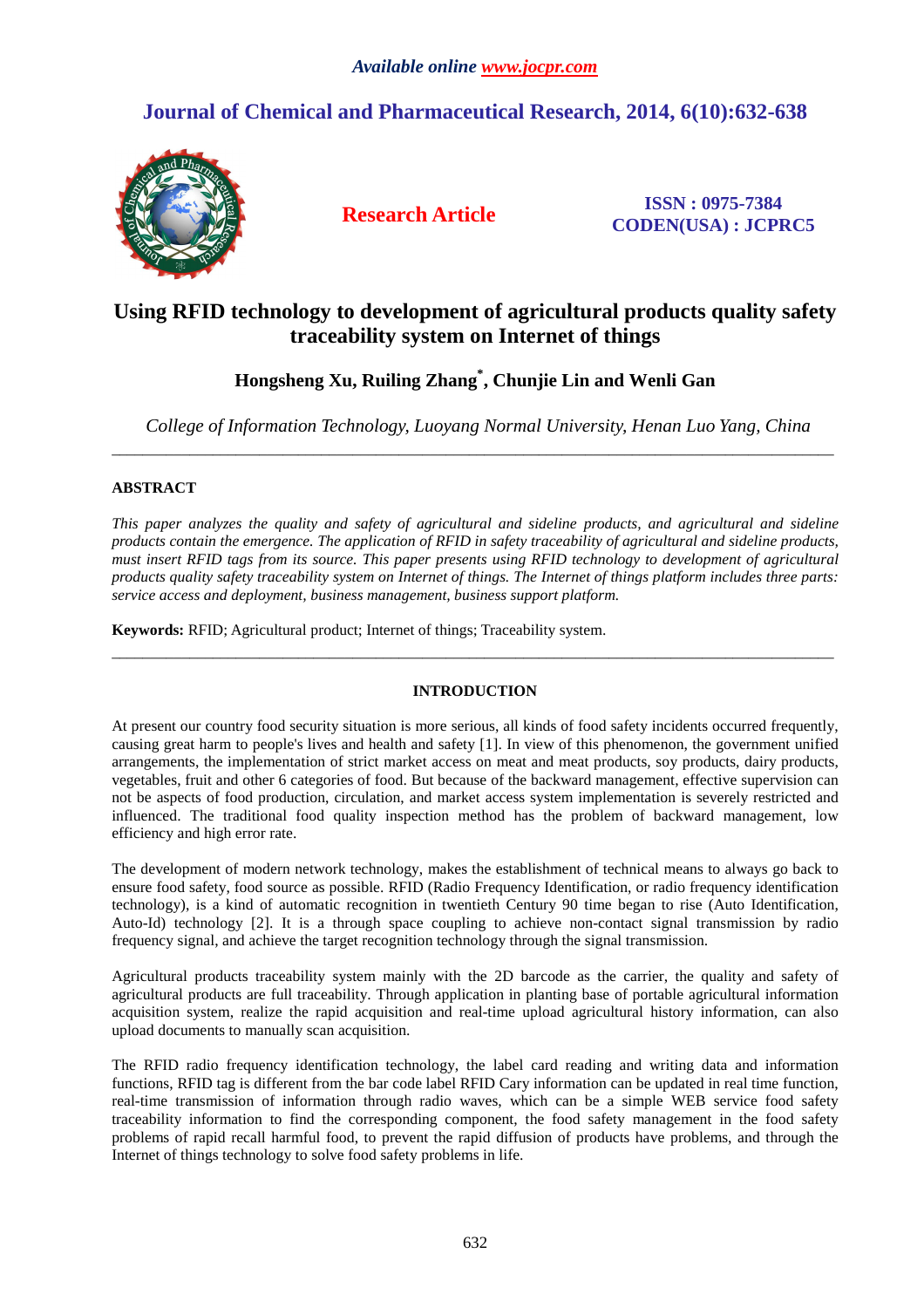#### **1. Application of Internet of things in agricultural and sideline products quality safety traceability system**

*\_\_\_\_\_\_\_\_\_\_\_\_\_\_\_\_\_\_\_\_\_\_\_\_\_\_\_\_\_\_\_\_\_\_\_\_\_\_\_\_\_\_\_\_\_\_\_\_\_\_\_\_\_\_\_\_\_\_\_\_\_\_\_\_\_\_\_\_\_\_\_\_\_\_\_\_\_\_*

Food quality safety is not only related to the health and safety of the broad masses of the people, but also to the healthy development of the economy and social stability in recent years. Strengthen the quality and safety of agricultural products and promoting the adjustment of agricultural structure, accelerate the development of quality and efficient production of safe agricultural products, an important measure of building a modern agriculture, but also improving the agricultural comprehensive production capacity to enhance the market competitiveness of agricultural products, increase the objective requirements of farmers' income.

This paper analyzes the quality and safety of agricultural and sideline products, and agricultural and sideline products contain the emergence, can be implemented by the administrative department of industry and commerce, can also be through a more effective technical means, to solve the situation between producers and consumers of agricultural and sideline products and information asymmetry, so that consumers can rest assured consumption of agricultural and sideline products, ensure the quality and safety of agricultural products:

Through the application in agricultural production safety management system of production enterprises, implementation of prenatal organic production tips, producing the warning and postpartum detection; the production enterprise data pool to the park administration, construct the back platform database, realize the back online, two-dimensional bar code scanning, SMS and touch screen mode, so as to ensure the quality of agricultural products. So that enterprises can timely, accurately grasp the entire production and supply chain of product flow and change, control the entire production circulation safe and reliable.

Agricultural products traceability system traces the source using the product code information system, the realization of a label corresponding to a product tracing the source, the main production and management to submit the application, through automatic tracing two-dimensional code system, through a special label printer, can realize the production code at any time, at any time to activate the use [3]. No activation of the label is not to view the traceability report, this system to apply labels and activation tagging; users were recorded in detail and entry database, to prevent others from stealing information.

Establishment of traceability system of agricultural products quality and safety in order to give consumers more right to know, as well as the functions of management and control, so as to ensure the quality of agricultural products; at the same time provide the corresponding content producers and regulators, easy to find out which part of a problem, but also for consumers to supervise, from each link intelligent terminal about agricultural products.

Many currently on the market of fake and shoddy products high frequency appeared in public view. Some quality is difficult to identification of the scene, the quality of the products is very important, the service brand effect products has always been illegal enterprises take fake or shoddy. In recent years, with the Internet of things (Internet of thing) and RFID (Radio Frequency Identification) radio frequency technology continues to mature, to establish product traceability system, effective against fake commodities, attention.

When the issue of food safety, the food traceability system can check to the final consumers of food, can also find links appear circulation or production process, forming a unified management, government coordinated, efficient operation of the structure. This is also the development trend of international food safety traceability management mode.

Traceability information system of agricultural and sideline products by the information management center and breeding management subsystem, slaughter and processing management subsystem, the transportation management subsystem, sales management subsystem and consumer information query subsystem is composed of five subsystems, each subsystem, information management center is a data centric storage of animal products from production to the whole process of consumption reporting information. On the one hand, information management center, receiving and reporting stored breeding, slaughter and processing, transportation and marketing of four subsystems of data; on the other hand, information management center provides information about various agricultural and sideline products for the consumer information query subsystem.

Agricultural products traceability system for production of the main agricultural products of agricultural production process record for unified management, including the basic operation, pyrethrum job, fertilization, harvest date and agricultural fertilizer, pesticides and other material usage and dosage of collection and management, agricultural production records for the quality and safety of agricultural products traceability provides important evidence to support.

The agricultural products traceability system is to control the effective means of the quality and safety of agricultural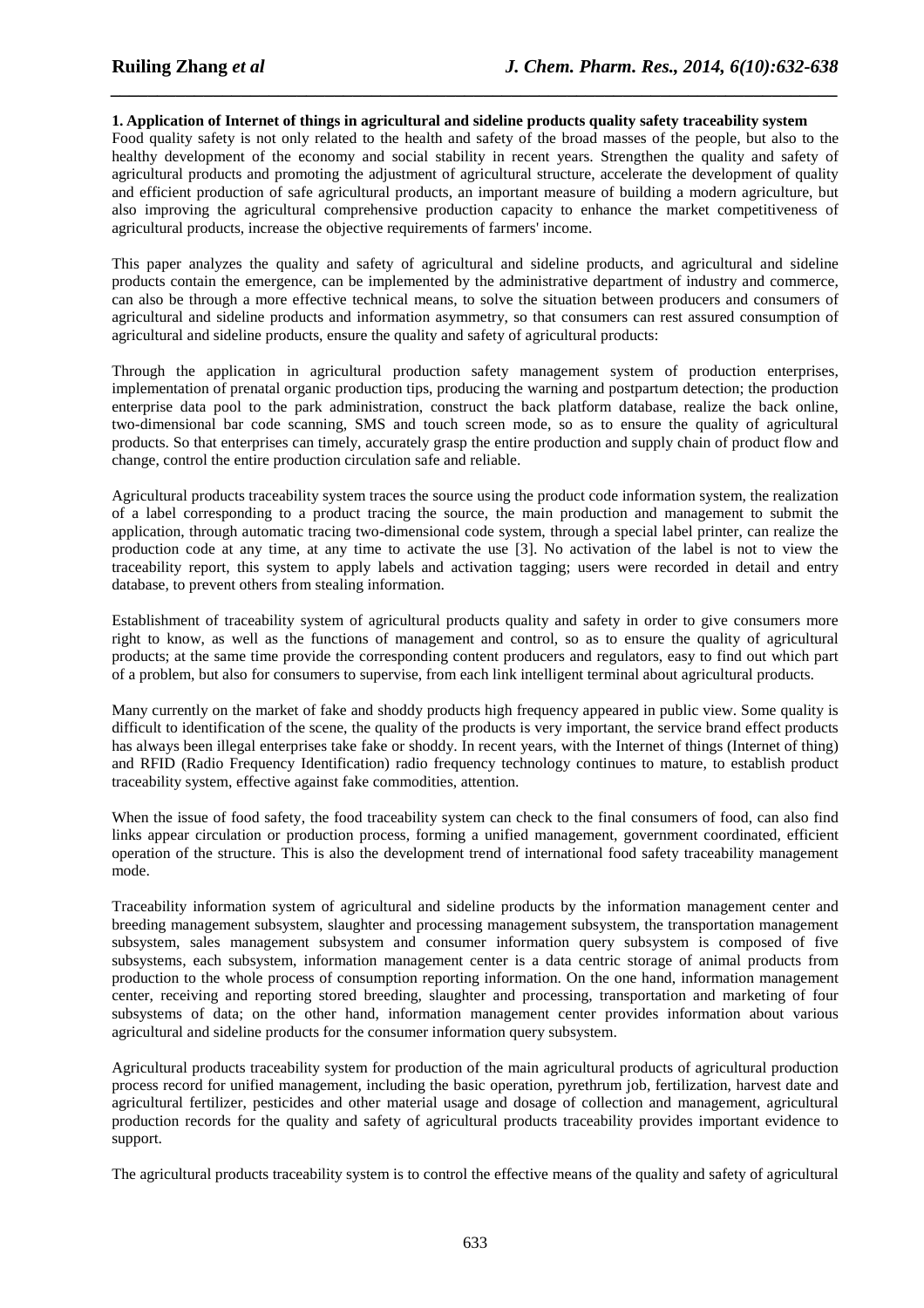products. Although the food safety control and effective ISO9000, GMP, SSOP, HACCP and other domestic and foreign management approach is introduced into the management of agricultural production in China, but because of these management approach is mainly aimed at processing link control, lack of connecting the whole supply chain means. Quality traceability system emphasizes the unique identification of the product and the whole process tracking, on each link of the whole supply chain product information for tracking and tracing through various means, once the occurrence of food safety problem, can be traced to the source of food, the timely recall substandard products, the loss to the minimum.

*\_\_\_\_\_\_\_\_\_\_\_\_\_\_\_\_\_\_\_\_\_\_\_\_\_\_\_\_\_\_\_\_\_\_\_\_\_\_\_\_\_\_\_\_\_\_\_\_\_\_\_\_\_\_\_\_\_\_\_\_\_\_\_\_\_\_\_\_\_\_\_\_\_\_\_\_\_\_*

Agricultural and sideline products traceability of Internet of things is based on the Internet, using RFID, wireless data communications technology, to construct a global coverage network [4]. In this network, RFID tags are stored in the specification and interoperability of information, through wireless data communications network to automatically collect to Internet of things platform, realize the goods (goods) recognition, and then through the open computer network to realize information exchange and sharing, the article "transparent" management.

In the production process to create technical barriers to the packaging of goods can not be for other security. In this kind of security technology after a period of time, the technical barriers to production process be overcome or divulge, causes most counterfeiters grasp of such technology, goods will be very easy to take off, even the anti-counterfeiting technology will become the fake goods legal "coat" to enter the market; in addition to large quantities of goods, by comparing the workload a large, low efficiency.

In the source of food production, both feed information animal breeding process to eat, or planting process applied fertilizer information in the plant, all can use the RFID tag storage to food safety production database, as a future food safety traceability of original data [5]. In the food processing process, manufacturers, operators, food processing and time trace information will record into the corresponding fields in the database.

The RFID tag is agricultural and sideline products information accurate, complete, timely and efficient delivery of security, V products suppliers through the RFID tag will transmit the information related to agricultural and sideline products distributor in real time, so that the agricultural products traceability is more rapid, real-time and accurate.

The traceability system is of full back to each product life cycle, the electronic tag (ear) were implanted in each animal's body (ear, fins, foot) animal, write on label in details, name, logistics code, batch, date and other information. Detailed information in animal feeding point out can automatically scan animal, set fixed or portable reader at all levels of distributors, to identify, detect the circulation link. This system can be used for breeding, selective wholesale, retail, transportation, slaughtering, government regulation to consumer inquiries in all business processes and traceability. So that enterprises can timely, accurately grasp the flow and change of logistics, information flow throughout the supply chain, control of the whole circulation safe and reliable.

Agricultural products traceability system for traceability of products provide network port query, consumers through the traceability label two-dimensional scanning is pasted on the mobile phone product code into production traceability of agricultural products traceability information query platform can directly view the report, detailed information about agricultural products into the whole process from breeding market has traceability businesses as well as the base of the subject.

#### **2. Internet of things based on RFID technology**

The basic structure of RFID: the basic RFID system consists of a label (Tag), reader (Reader), middleware and backend information system etc.. The RFID tag, a coupling antenna and chip, each tag is ROM memory has a unique electronic product code (EPC), and attach label on the object or objects are identified on (Passive Tag, passive tags) in the induction magnetic field, RF signal receiving read write device sends, obtaining energy commodities messages stored in the tag out by induction current [6].

#### The RFID system work flow is as follows.

(1) The reader through the radio frequency signal transmitting antenna to transmit a certain frequency, when tag into antenna work area induced current, electronic tags obtained from reader automatically removing and activation energy.

(2) Electronic label will be stored in its own memory on the RFID coding information through labels built-in antenna send out.

(3) Receiving antenna for demodulation and decoding of the received signal and then sent to the back of the main system to process, as is shown by equation (1).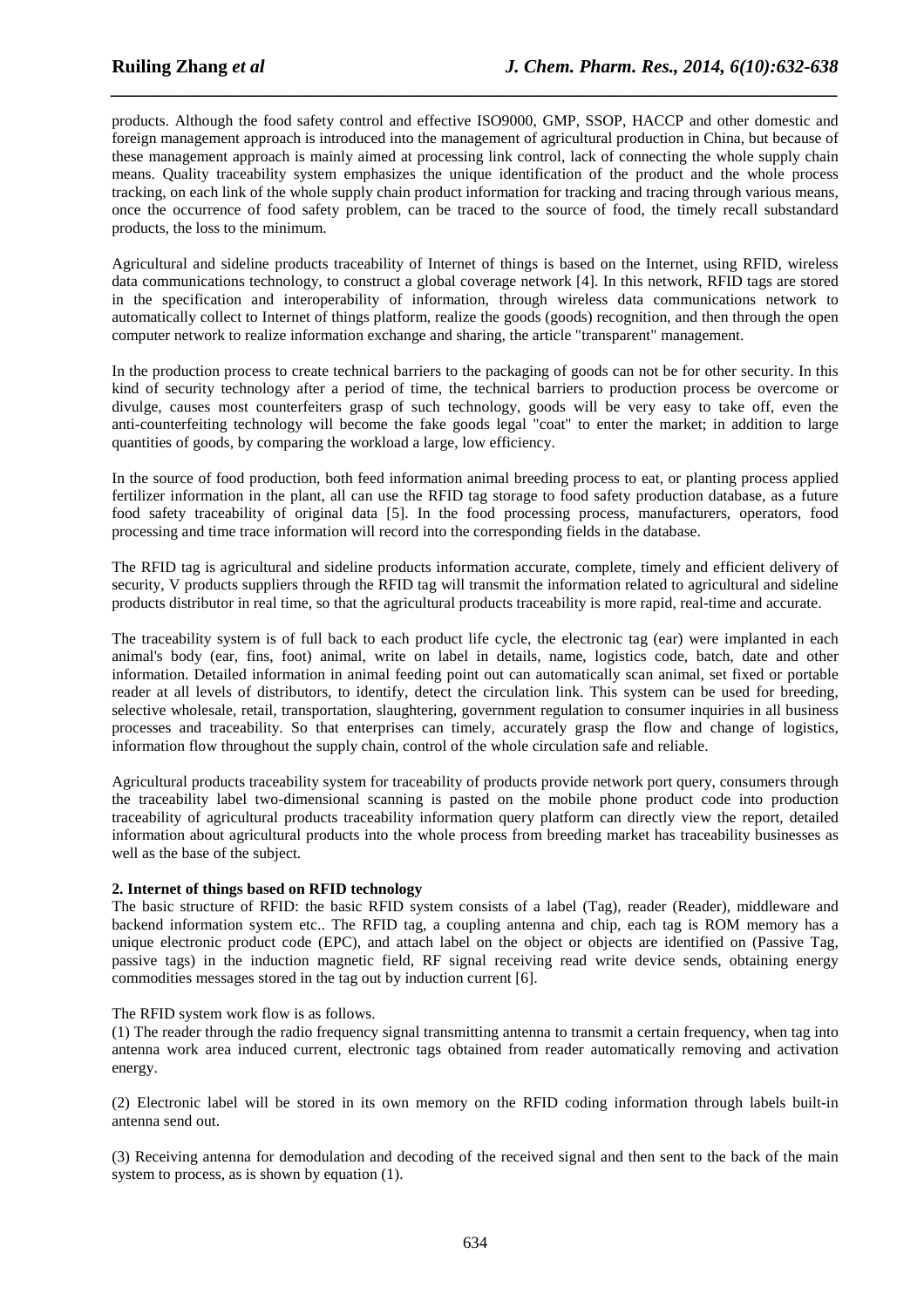$$
\begin{cases}\n\frac{dp_0(t)}{dt} = -\lambda p_0(t) + \mu p_1(t), \\
\frac{dp_1(t)}{dt} = -\mu p_1(t) + \lambda p_0(t).\n\end{cases} (1)
$$

(4) The main system to judge the integrity, legitimacy of the label encoded according to the logic operation, make appropriate treatment and control according to the different application business logic.

*\_\_\_\_\_\_\_\_\_\_\_\_\_\_\_\_\_\_\_\_\_\_\_\_\_\_\_\_\_\_\_\_\_\_\_\_\_\_\_\_\_\_\_\_\_\_\_\_\_\_\_\_\_\_\_\_\_\_\_\_\_\_\_\_\_\_\_\_\_\_\_\_\_\_\_\_\_\_*

The RFID tag has become the electronic tag, RFID, data information is stored in the RFID radio frequency identification system equipment, composed of a coupling antenna and a control module, a memory chip ROM, each label is determined by the electronic identification only code, and attach the identification information in the object or objects are identified on the marked goods storage.

In this paper, the RFID technology, Internet technology, cloud computing technology integration, building a network of traceability system of a computing technology RFID and cloud based on high-end products, to ensure the safety of agricultural and sideline products technology means, to increase the market share of the products, and to the optimization of the industrial structure in rural areas, increasing farmers and agricultural and sideline products processing personnel's income.

RFID system in general by the electronic tag (Tag), antenna (Antenna), reader (Reader) and the computer system (Computer) is composed of four parts, as shown in figure 1. Label into the field, RF signal reader from, by sending current obtained by the energy out of the product information stored in the chips (passive tags or passive tags), or take the initiative to send signals of a certain frequency (active tags or active tags); the reader reads information and decoded, sent to the computer database system the related data processing [7].



**Fig. 1. The system architecture of RFID** 

Reader at least control module and RF module two modules. The RF module is composed of a radio transmitter and receiver, and its main functions include: to generate high frequency power, providing energy for the no label; the transmitted signal modulation and signal demodulation, and tags for data communication. RF Transceiver RF signal and generate energy, activate and provide energy to passive, no label. RF module can be integrated package in the reader; can be both as independent equipment. For example, CC1010, CC1100, NRF9E5 RF module has been widely applied to a variety of RFID system.

The electrical part cards are consisting of only one antenna and the ASIC. Antenna: card antenna is only a few winding coil, easy package to the ISO card. The ASIC card is composed of a baud rate for the high speed RF interfaces of 106KB, an 8K EEPROM and a control unit. Read write device of electromagnetic wave to the RFID radio frequency card sends a group of fixed frequency, the card has a LC series resonant circuit. The frequency and the reader sends the same frequency, when the electromagnetic wave, the LC resonance circuit resonance phenomenon occurs, the charge capacitor, at the other end of the capacitor is, there is an electronic pump, the one-way conduction.

RFID technology has a large data storage capacity, can read and write, strong penetrating power, reading and writing distance, reading speed, long service life, good environment adaptability, it can only realize the automatic recognition technology of multi target recognition.

The Internet of things platform includes three parts: service access and deployment, business management, business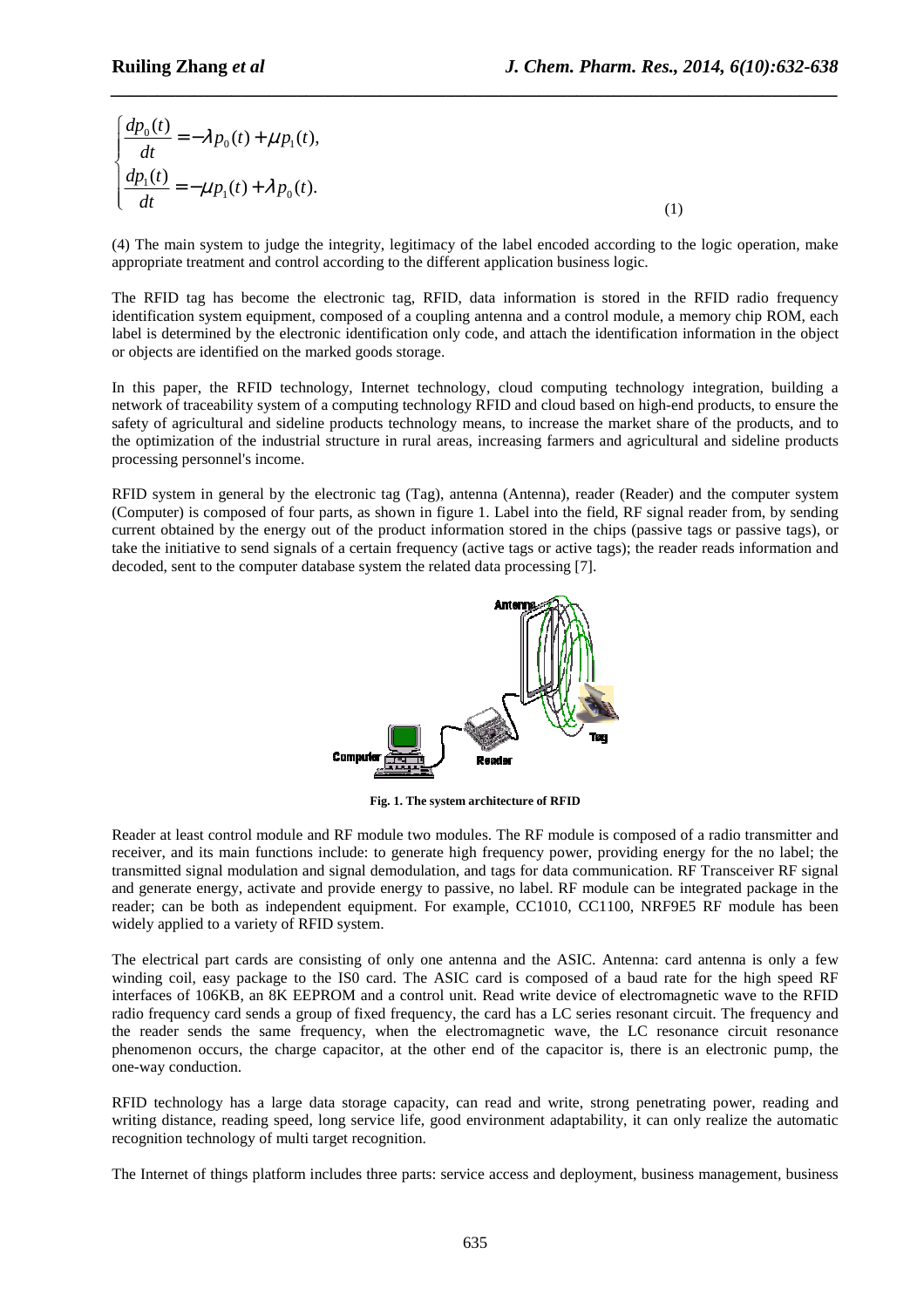support platform. Among them, service access and deployment consists of three layers: business engine layer, service adaptation layer, service deployment layer; business management support part comprises five functional modules: authentication charging, user management, SP/CP (service providers, content providers) management, operation, management and maintenance of statistics; business platform portal the platform interface and interface standard for maintenance and service provider.

*\_\_\_\_\_\_\_\_\_\_\_\_\_\_\_\_\_\_\_\_\_\_\_\_\_\_\_\_\_\_\_\_\_\_\_\_\_\_\_\_\_\_\_\_\_\_\_\_\_\_\_\_\_\_\_\_\_\_\_\_\_\_\_\_\_\_\_\_\_\_\_\_\_\_\_\_\_\_*

RFID middleware is a bridge to link the application system and the data acquisition layer, is a message oriented middleware (MOM), information in the form of message, transmitted from one program to another or multiple programs. It is the underlying hardware information acquisition and information processing system and database system are connected by bridges, its main function is to shield the underlying hardware complexity and diversity, provide a variety of reader interface, control the underlying data collection, the collected original data processing (cleaning, compression, count), provides clear semantics report of the incident to the upper application system.

RFID reader in radio frequency identification is the core of the work machine, is connected through the USB-TTL module and the host [8]. RFID reader chip design, and it is composed of a micro processor and corresponding peripheral circuit. The system uses AT89C2051 microcontroller as the core circuit of RFID read write device, configuration chip RF card reader, antenna, antenna coupling circuit, USB-TTL module.

At present, in the process of formulating standard is mainly associated with the RFID tag data acquisition, including reader and tag RFID air interface, reader and computer control terminal interface protocol, data between reader and tag RFID performance test and conformance test specification, and the RFID tag data coding standards, middleware and hardware interface protocols, middleware framework. Background information processing network application system, an official international standard is still not formed, only some part of the standard formulated by the industrial alliance, at present still evolving.

#### **3. Using RFID technology to development of agricultural products quality safety traceability system on Internet of things**

Storage RFID tags within the ROM has a unique code, is in the production process from entry into, and cannot be changed. Moreover, the RFID tag is an electron carrier, the stored information can be encrypted to protect, and use certain computing power of the reader to realize bidirectional authentication, and the high data security is not easy to be forged or tampered with it [9].

Construction based on the core product traceability system of RFID is the network platform, the ability to network business platform must be able to extract and abstraction layer network. Encapsulating the information related to standard business engine, providing business development environment and convenient to the upper layer application providers, simplify business development difficulty, shorten the business development cycle, reduce the risk of business development, and user management and authentication charging uniform for the end user, to enhance the intelligent application of user experience, at the same time provides the unified management of users and business platform operators, convenient and its safety maintenance.

Electronic code technology of EPC product is developed by research on automatic recognition USA Massachusetts Institute of Technology center, through the Internet platform, the use of radio frequency identification, wireless data communications technology, to construct a global goods real-time sharing of information of the Internet of things. EPC code is a set of digital consists of data header, management code, object classification code, serial number field.

Agricultural and sideline products traceability system for traceability of listed products provide the product brand, product details, size, scale of production, sales region and form, packaging materials and styles, logistics and transport and the honor and the upper and lower time and other information collection and management.

Food safety supervision system is relatively mature, the construction of information system is more perfect, more scientific, comprehensive and systematic study of the agricultural products traceability system. Traceability system mainly includes the following several aspects: labeling system, food quality and safety information collection and distribution, product whole process control, risk assessment. However, research on agricultural products supply chain traceability is still in the initial stage, the integrity of the traceability system of agricultural products is still to be strengthened.

The system uses the RFID passive tag chip each network center of low cost products database record identification code for each product (tag ID number), product name, product category, product price, product specifications, product sales, production, the origin of the environmental information, the use of chemical fertilizer and pesticide,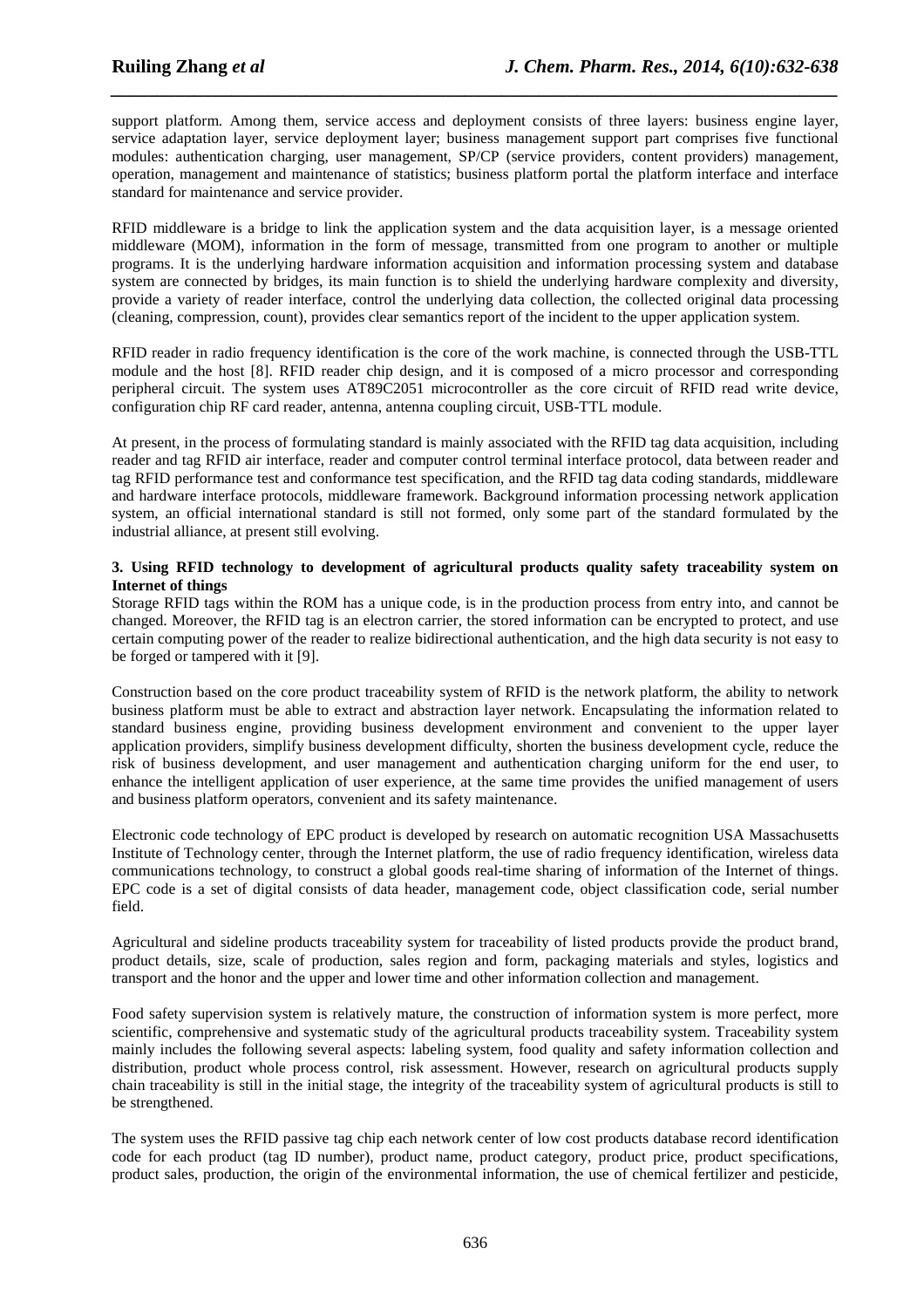the feed delivery conditions, production date, date of sale and processing, transit point information etc.. Product search back, RFID card reader read the product ID, and the main modules of the system to identify the corresponding ID code products from the network center database, which reads the products, are all information traceability, as is shown by equation(2).

*\_\_\_\_\_\_\_\_\_\_\_\_\_\_\_\_\_\_\_\_\_\_\_\_\_\_\_\_\_\_\_\_\_\_\_\_\_\_\_\_\_\_\_\_\_\_\_\_\_\_\_\_\_\_\_\_\_\_\_\_\_\_\_\_\_\_\_\_\_\_\_\_\_\_\_\_\_\_*

$$
\frac{dY}{dX} = \frac{a_1X + b_1Y}{a_2X + b_2Y} = g\left(\frac{Y}{X}\right)
$$
\n(2)

The application of RFID in safety traceability of agricultural and sideline products, must insert RFID tags from its source, the following specific application of RFID (1): add RFID tags in the agricultural stage, basic information of livestock, such as agricultural and sideline birth records, feed usage, immunization records, inspection records and veterinary records write tag, as the original data for future agricultural and sideline products traceability (2) through the storage, transport links to the slaughter plant, add related information storage, transportation, slaughtering link tag. (3) Regulation will test, quarantine information into the tag. (4) Transport operators will transport links to related information to label. (5) To the sales site, the vendors will be selling links related information into the tag, the last link to achieve traceability.

Agricultural and sideline products traceability management system will use RFID advanced technology and rely on network technology, and database technology, information fusion, query, monitoring, for each stage of production and distribution process to final consumption in the field for each item to provide security, agricultural and sideline products composition and inventory control decision making, to achieve early warning mechanism and safety of agricultural products.

The Internet of things system in general by the perception layer, network layer and application layer, the 3G and other mobile communication cyber source limit, the system design of the sensing layer and application layer two parts. Through radio frequency RFID reader non-contact reading RFID tags in the data information is the perception layer. Through a simple back-end WEB services components to complete the corresponding information on food safety traceability function, as is shown by figure2.



**Fig. 2. Comparison results of agricultural and sideline products quality safety traceability based on RFID with web** 

Economic benefit is one of the goals of traceability system. Economic indicators are elements of the standard economic. Evaluation index system of economic efficiency refers to an organic whole formed by a plurality of reflecting economic efficiency indicators linked to the. At present, the traceability system to include the economic benefits of enterprise evaluation index system: the sales profit ratio, return on assets, return on capital, capital appreciation rate etc..

In transport, the door in the reader every few minutes to read the food container RFID tag information, data recording sensor information sent to the food safety traceability management system together, because inside information are basically the same, so the reader rather than on the RFID tag can be integrated sensor greatly reduce the cost of the system. In the transportation of food to the warehouse, RFID reader will read the food information as well as the storage time, and the system automatically assigned area inventory. This paper presents design of agricultural and sideline products quality safety traceability system based on Internet of things RFID technology. Embedded sensor arrangement warehouse in the reader, also according to certain time reads the RFID tag information has environmental information.

#### **CONCLUSION**

E-commerce usually refers to a wide range of business around the world trade activities, the Internet and open